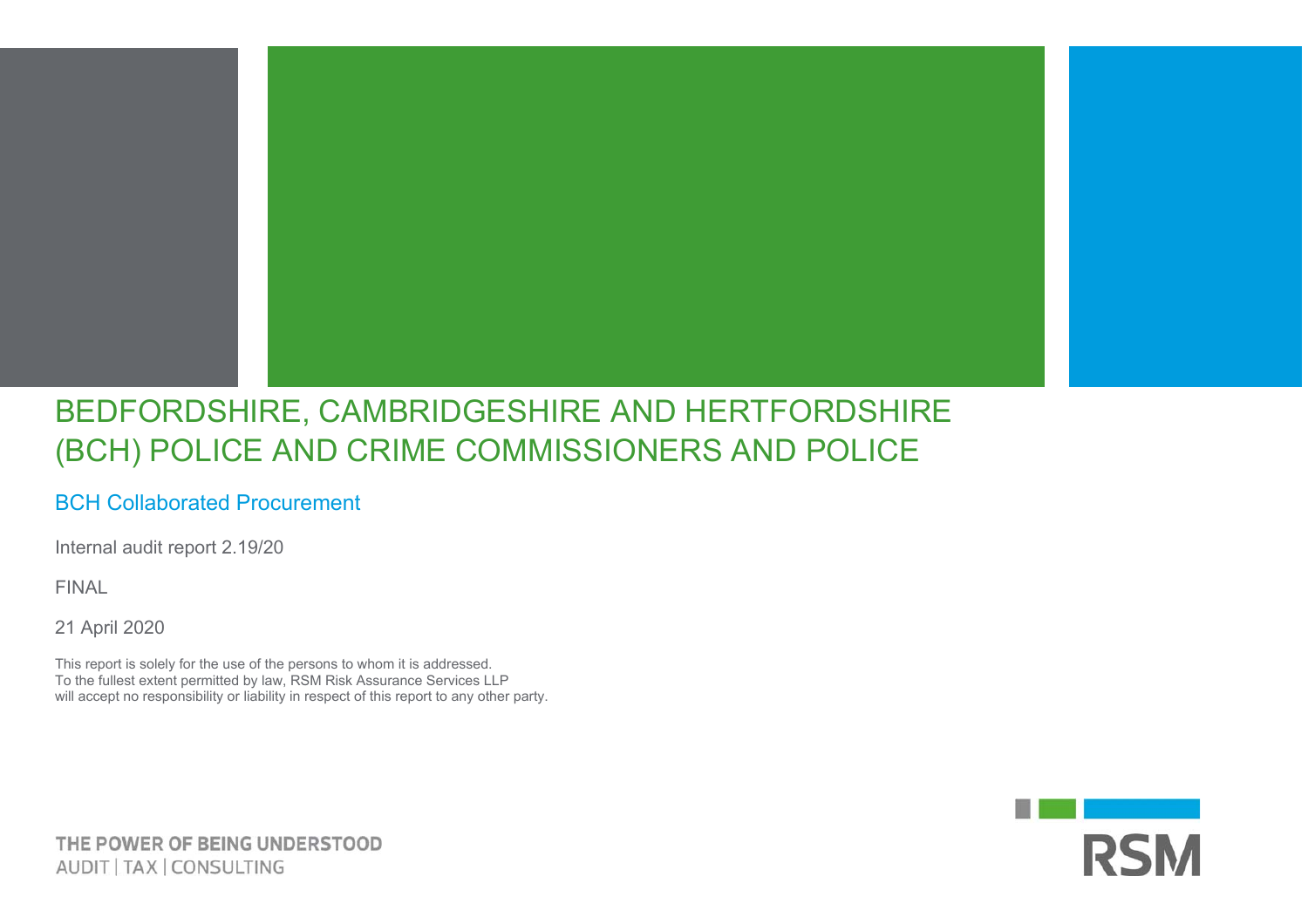# **EXECUTIVE SUMMARY**

### **Why we completed this audit**

We undertook this audit of the procurement arrangements at BCH to ensure that tri-force procurement activities are operating in line with 'business as usual' during the implementation of the new 7 force collaborated procurement service. This consisted of a review of the compliance with the BCH Combined Financial Regulations.

The Procurement Department is currently led by the two Joint Acting Heads of Procurement this is an interim arrangement following the departure of the Head of Procurement and the establishment of the 7 Force structure.

At the time of the audit fieldwork there was no Head of Procurement and no Governance and Standards Manager, in addition, as there was a freeze on recruitment the department was supported by three temporary staff. The Procurement Department was led by the two Joint Acting Heads of Procurement in an interim capacity during the consultation period towards the establishment of the 7 Force structure. The Joint Acting Heads of Procurement also retained their existing roles as Contract Managers to a team of Contract Officers and were also covering the role of the Governance and Standards Manager.

There is a split in responsibilities between the customer, each force, and the BCH Procurement department. These have been set out in appendix A, and the split in these responsibilities impact on ownership of findings and actions.

### **Conclusion**

Our review identified a number of weaknesses. Improvement is required in areas such as approval of direct awards, procurement planning, compliance with quotation processes, due diligence and payment approval to ensure that the organisations can mitigate the risks of not achieving value for money and to ensure compliance with the Combined Financial Regulations.

#### **Internal audit opinion:**

Taking account of the issues identified, the OPCCs and Constabularies can only take partial assurance that the controls upon which the organisation relies to manage this area are suitably designed and consistently applied. Action is needed to strengthen the control framework to ensure this area is effectively managed.

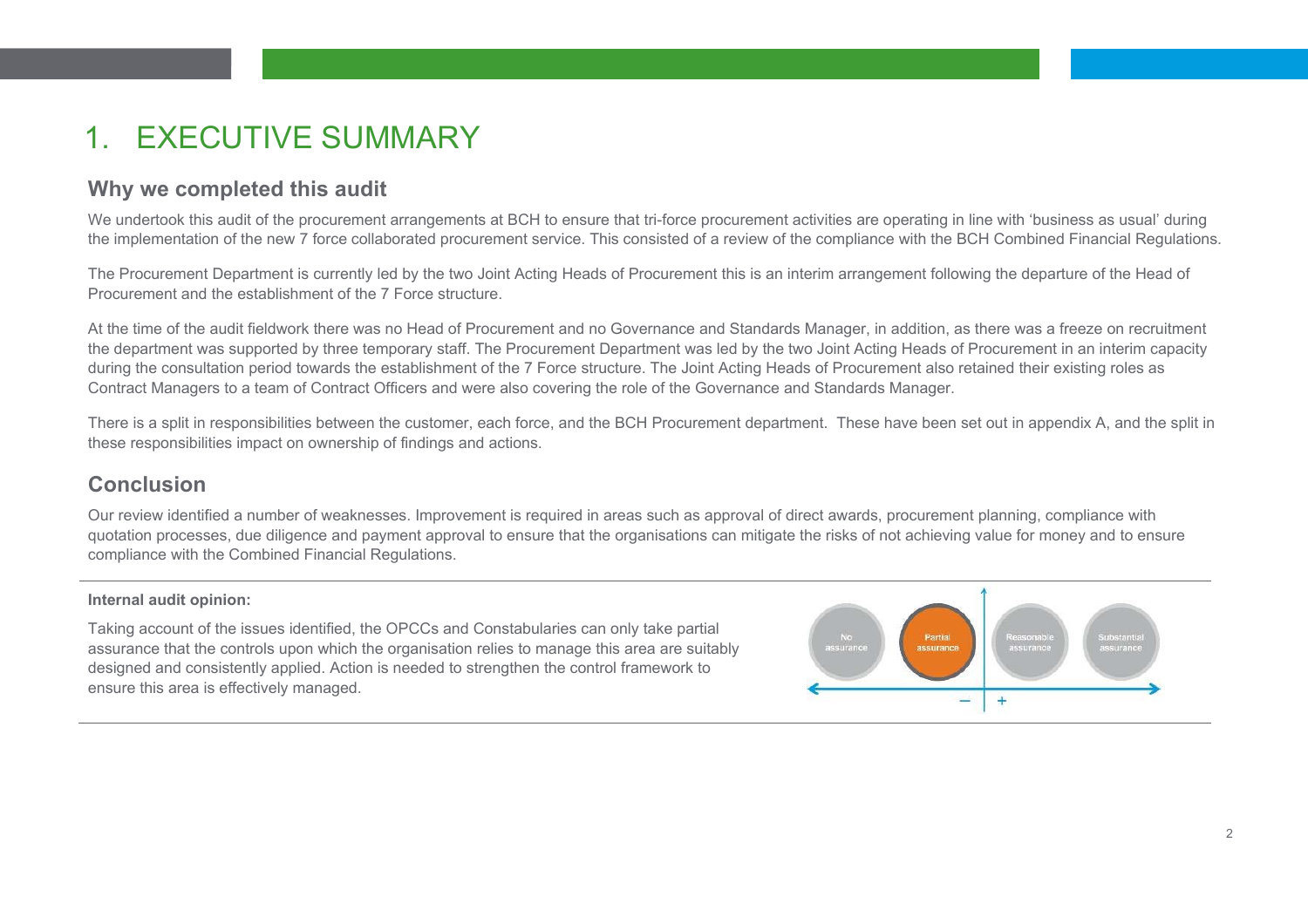### **Key findings**

#### **We identified the following weaknesses resulting in one high and five medium priority actions:**



From a sample of 20 new suppliers added to the ledger, 12 had supplier details on headed paper retained and the email confirming these details, six had invoices retained and the remaining two had no evidence retained. It was stated that these would have been done over the phone but there was no record of the conversation taking place, who it was with etc. There is a risk of supplier details being inaccurate, or in the worst case being fraudulently changed, if there is no evidence retained of the check taking place, with the original supplier details held on file. **(Medium)** 



New suppliers are required to complete a New Supplier Questionnaire which covers key areas of due diligence. Of the 5 sampled, one was on a framework, so a questionnaire was not required (as these checks would have already been completed). Two had supplier questionnaires completed and two had no completed questionnaire. We were advised by a Joint Head of Procurement that both of the instances without supplier questionnaires were STAR's (Single Tender Action Requests) and in line with procedure, it was the responsibility of the departmental requester to undertake supplier due diligence. We were advised that one requester had left the organisation and the other was on long term sick leave so we were unable to be provided with any evidence of supplier due diligence in these two cases. There is a risk of entering into agreements with suppliers which may pose a risk to the organisation and may not have the required insurance, health and safety etc requirements. **(Medium)** 



For goods or services with an annual spend between £5k and £25k, a minimum of three quotes are required to be sourced by the requestor. There has been no oversight or dip sampling of this process undertaken since the Governance and Standards Manager left the organisation . Form a sample of five purchases we were provided evidence in only one instance of three quotes being sought. For one we were told that quotes were not obtained, and for the other three we were not able to obtain responses from the person who placed the order. Without central oversight or a regular process of sampling of compliance with the quotation process, there is a risk that this process is not being effectively carried out, which may impact the value for money achieved for purchases below £25k. **(Medium)** 



From a sample of 20 direct awards, in three instances a STAR form documenting the approval of the direct award was not able to be found by Procurement. All three of these had been deemed high risk STAs with values of £32k, £30k and £180k. We were advised by a Joint Head of Procurement that these related to grant funded contracts which were requested by Cambridgeshire Police and Crime Commissioner and had been included incorrectly on the BCH Single Tender Action Request Register. We were advised that the application of procurement processes to a grant funded contract was not the appropriate method of processing. There is a risk of confusion if it is not clear whether a grant or procurement process applies to a contract.

We also noted that for the 17 forms provided, one required a higher level of approval from the Chief Constable and Commissioner as per the financial regulations, but this had only been approved by the Chief Finance Officer.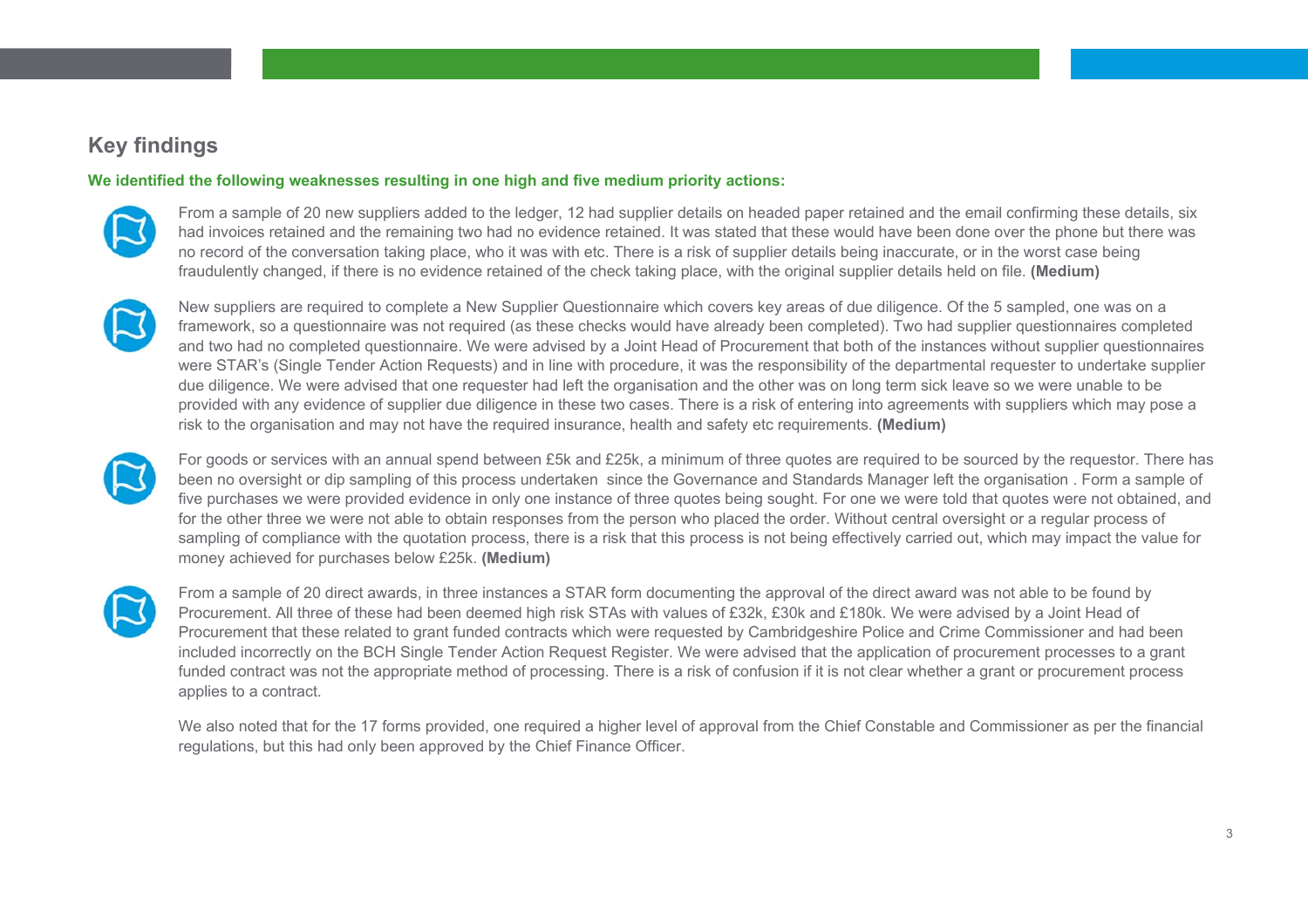Where STAR forms are not appropriately authorised, there is a risk of a lack of relevant oversight and approval of single tenders outside of the authority defined within the organisation's financial regulations.**(Medium)** 



We noted that the pipeline, which is a planning spreadsheet for the Procurement team, does not include historic STARs that would require tendering once the STAR expires. Five of our sample of STAR's above were explained as due to poor planning and therefore need to be added to the pipeline. There is a risk if these are not planned ahead to ensure tendering processes can be conducted within a reasonable time the number of STARs will increase and VFM may be impacted. **(Medium)** 



Review of the 'Tender Process Responsibilities' document, which is communicated to stakeholders upon engagement with Procurement ,we found that it included the requirement for performance management criteria/key performance indicators to be developed and for these to be managed and reviewed post-award. We did note, however, that this did not cover the handover process for when stakeholders may change mid-way through a contract to ensure they are fully aware of their responsibilities. We also found that there was no review of compliance against stakeholder-led contract management processes undertaken by Procurement. In the absence of contract management compliance reviews and an appropriate handover process for changes in contract leads there is a risk of contracts not being appropriately monitored **(Medium)** 



We selected a sample of 20 purchases from September 2018 to September 2019 and found that two (one for Cambridgeshire and one for Bedfordshire) were approved outside of approval limits documented within authorised signatory lists (with values of £23k and £71k). These had been received through request forms which suggests they were not checked against the signatory list before being processed. There is a risk of payments being approved inappropriately outside of agreed authority limits. **(High)**  We have also agreed one **low** priority management action, detailed further in section two, below.

#### **We noted the following controls to be adequately designed and operating effectively:**



 There are Combined Financial Regulations in place covering the BCH Forces. This document sets out the Financial Regulations and Contracting Standing Orders that apply to the Police and Crime Commissioners for Bedfordshire, Cambridgeshire and Hertfordshire (BCH). These are available on the Procurement shared drive.



 The Procurement Department have a number of templates and process maps in place relating to key procurement processes for BCH. These provide guidance to staff on key tasks such as the addition of new suppliers, the processing of Single Tender Action Requests and the tendering/quotation process. Process maps and templates are available to relevant staff via the organisation's shared drive.



New suppler forms are completed for new suppliers. An internal form is approved by the budget holder and an external form documents the supplier details.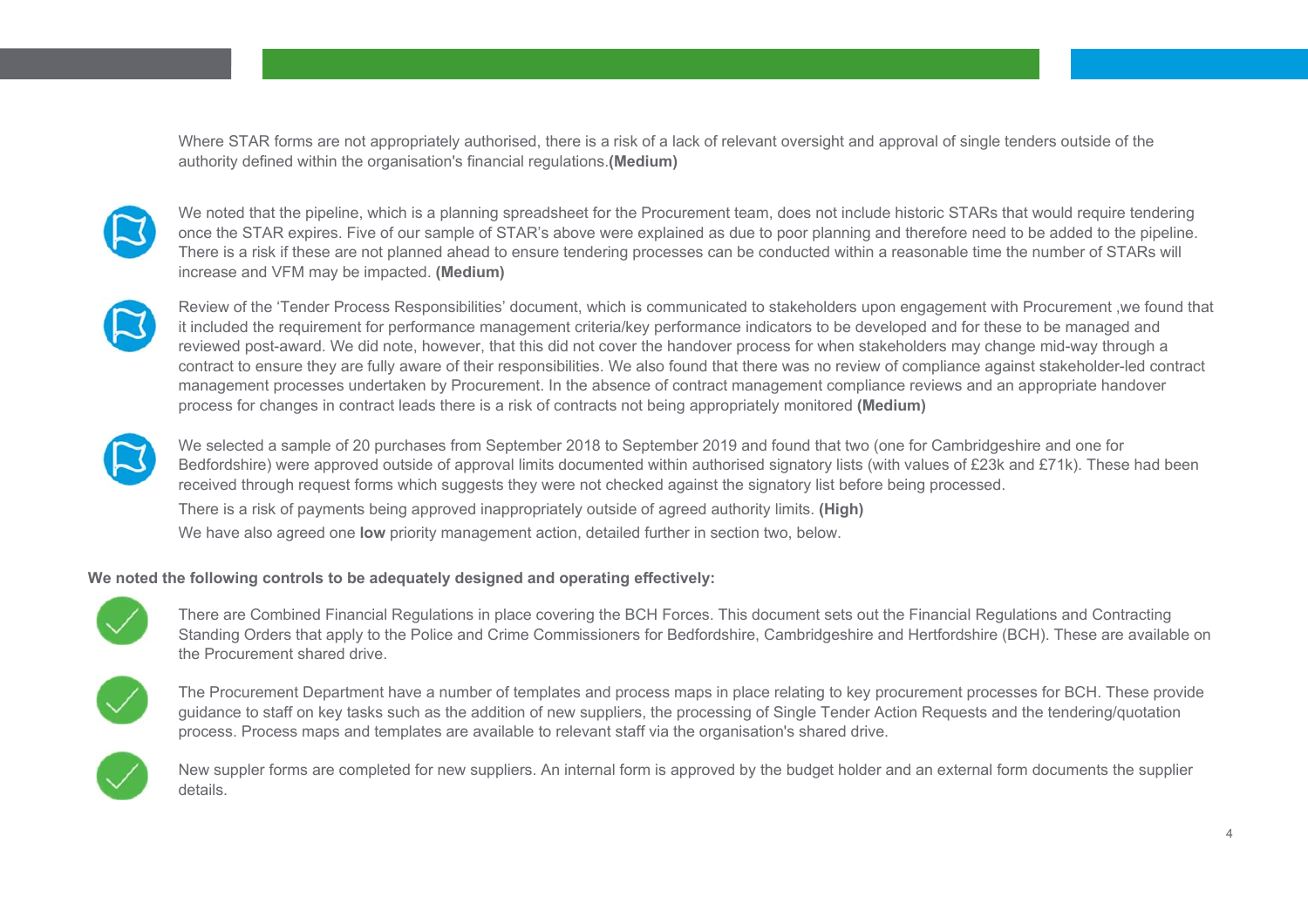

For each contract, a tender acceptance request form is completed, which provides details of the tenders invited, tenders received, the evaluation criteria and the award recommendation. Each tender acceptance request form is approved by the Procurement Lead, the Contracts Manager, the Head of Procurement and the Director of Resources (Hertfordshire) / Assistant Chief Officer (Bedfordshire) / Director of Finance Resources (Cambridgeshire) from the lead Force. Following the completion of a tender, contracts are signed by representatives of Force and the supplier in line with the limits set out in section 38 of the Contract Standing Orders within the Combined Financial Regulations.



There is a segregation of duties between requestor and approver for purchase orders and each payment above £25k is approved by the Procurement department.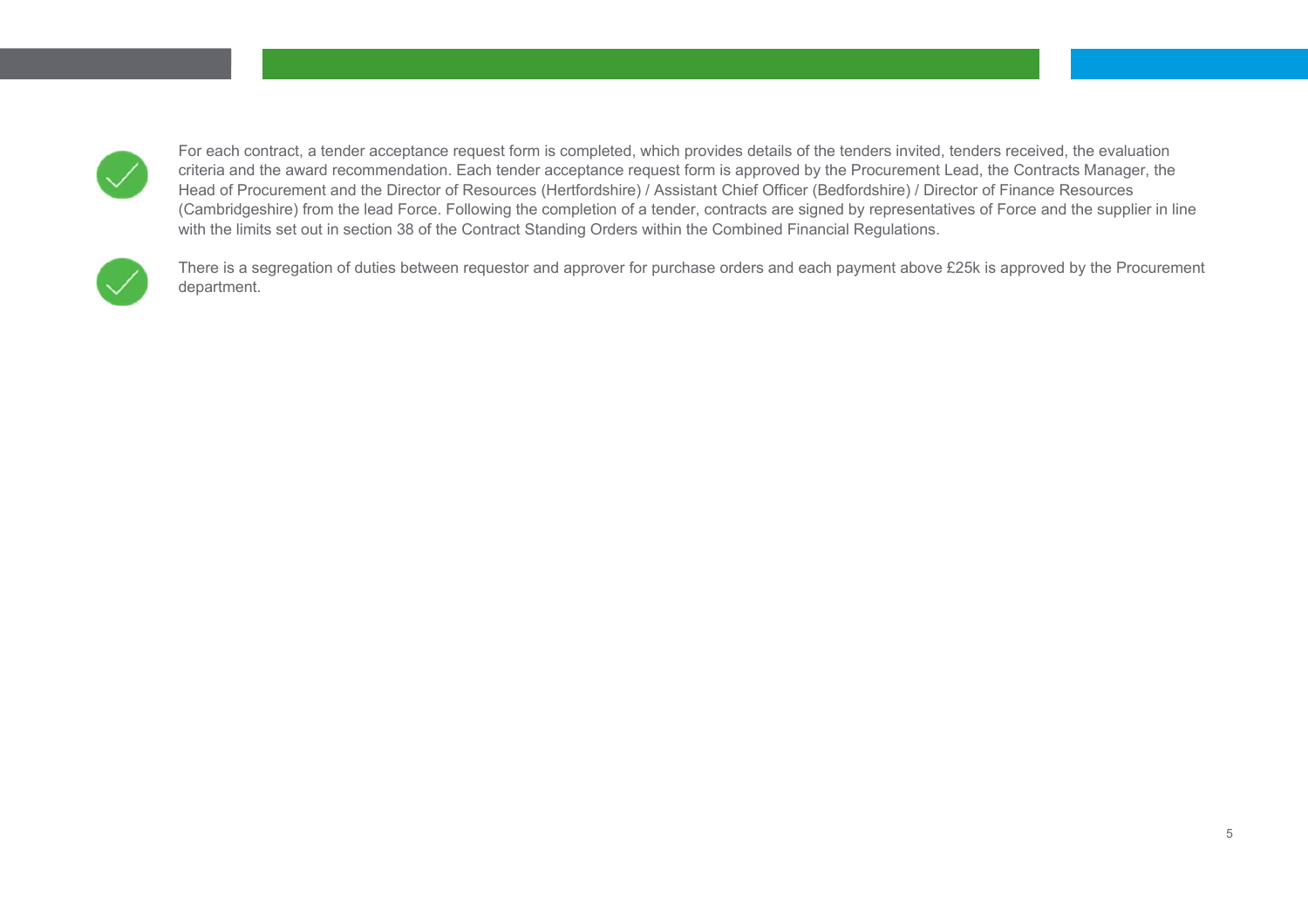# 2. DETAILED FINDINGS AND ACTIONS

This report has been prepared by exception. Therefore, we have included in this section, only those areas of weakness in control or examples of lapses in control identified from our testing and not the outcome of all internal audit testing undertaken.

| <b>Addition of new suppliers</b>  |                                                                                                                                                                                                                                                                                                                                                                                                                                                                                                                                                           |                                                                                                         |                    |                  |
|-----------------------------------|-----------------------------------------------------------------------------------------------------------------------------------------------------------------------------------------------------------------------------------------------------------------------------------------------------------------------------------------------------------------------------------------------------------------------------------------------------------------------------------------------------------------------------------------------------------|---------------------------------------------------------------------------------------------------------|--------------------|------------------|
| <b>Control 1</b>                  | For new suppliers, an internal supplier form is completed and signed by the budget holder. An external<br>supplier form is completed by the supplier with relevant details. The supplier is contacted to confirm bank                                                                                                                                                                                                                                                                                                                                     |                                                                                                         | <b>Assessment:</b> |                  |
|                                   | details and confirmation of this email check and accompanying supplier details on headed paper is retained<br>on the shared folder.                                                                                                                                                                                                                                                                                                                                                                                                                       |                                                                                                         |                    |                  |
|                                   |                                                                                                                                                                                                                                                                                                                                                                                                                                                                                                                                                           |                                                                                                         |                    | $\times$         |
| Findings /<br><b>Implications</b> | We selected a sample of 20 new suppliers added to the ledger since September 2018 and noted that there was a completed external and<br>internal form in each case. Of the twenty, 12 had the email and supplier details on headed paper retained, six had just invoices retained<br>and the remaining two had no evidence retained. It was stated that these would have been done over the phone but there was no record<br>of this taking place. There is a risk of supplier details being inaccurate if there is no evidence of the check taking place. |                                                                                                         |                    |                  |
| <b>Management</b>                 | Evidence of supplier details checks taking place will be retained in                                                                                                                                                                                                                                                                                                                                                                                                                                                                                      | <b>Responsible Owner:</b>                                                                               | Date:              | <b>Priority:</b> |
| <b>Action 1</b>                   | all instances, whether by phone or email.                                                                                                                                                                                                                                                                                                                                                                                                                                                                                                                 | Dave Levy - Head of Strategic<br>Procurement at Seven Force Strategic<br><b>Collaboration Programme</b> | October 2020       | Medium           |

| <b>Supplier Due Diligence</b>                                                                                                   |                                                                                                                                                                                                                                                                                                                 |                                                                                                                                                                                                                                                                |                    |   |  |
|---------------------------------------------------------------------------------------------------------------------------------|-----------------------------------------------------------------------------------------------------------------------------------------------------------------------------------------------------------------------------------------------------------------------------------------------------------------|----------------------------------------------------------------------------------------------------------------------------------------------------------------------------------------------------------------------------------------------------------------|--------------------|---|--|
| <b>Control 2</b>                                                                                                                | New suppliers are required to complete a New Supplier Questionnaire (SQ) which covers key areas of due<br>diligence for new suppliers. Where the supplier is engaged with use of a Single Tender Action Request, it is<br>the responsibility of the departmental requester to undertake supplier due diligence. |                                                                                                                                                                                                                                                                | <b>Assessment:</b> |   |  |
|                                                                                                                                 |                                                                                                                                                                                                                                                                                                                 |                                                                                                                                                                                                                                                                | <b>Design</b>      |   |  |
|                                                                                                                                 |                                                                                                                                                                                                                                                                                                                 |                                                                                                                                                                                                                                                                | <b>Compliance</b>  | × |  |
| Findings /                                                                                                                      | For a sample of five new suppliers we requested evidence of due diligence. We noted that:                                                                                                                                                                                                                       |                                                                                                                                                                                                                                                                |                    |   |  |
| <b>Implications</b>                                                                                                             | $\bullet$                                                                                                                                                                                                                                                                                                       | One was a framework contract and therefore due diligence was not required.                                                                                                                                                                                     |                    |   |  |
|                                                                                                                                 | $\bullet$                                                                                                                                                                                                                                                                                                       | Two had a completed supplier questionnaire;                                                                                                                                                                                                                    |                    |   |  |
| The remaining two had been engaged with as a result of Single Tender Action Requests. We were advised by the Joint Head of<br>۰ |                                                                                                                                                                                                                                                                                                                 |                                                                                                                                                                                                                                                                |                    |   |  |
|                                                                                                                                 |                                                                                                                                                                                                                                                                                                                 | Procurement that, in line with procedure, it was the responsibility of the departmental requester to undertake supplier due diligence.                                                                                                                         |                    |   |  |
|                                                                                                                                 |                                                                                                                                                                                                                                                                                                                 | We were advised that one requester had left the organisation and the other was on long term sick leave so we were unable to be<br>provided with any evidence of supplier due diligence from the requester in these two cases. There is a risk of entering into |                    |   |  |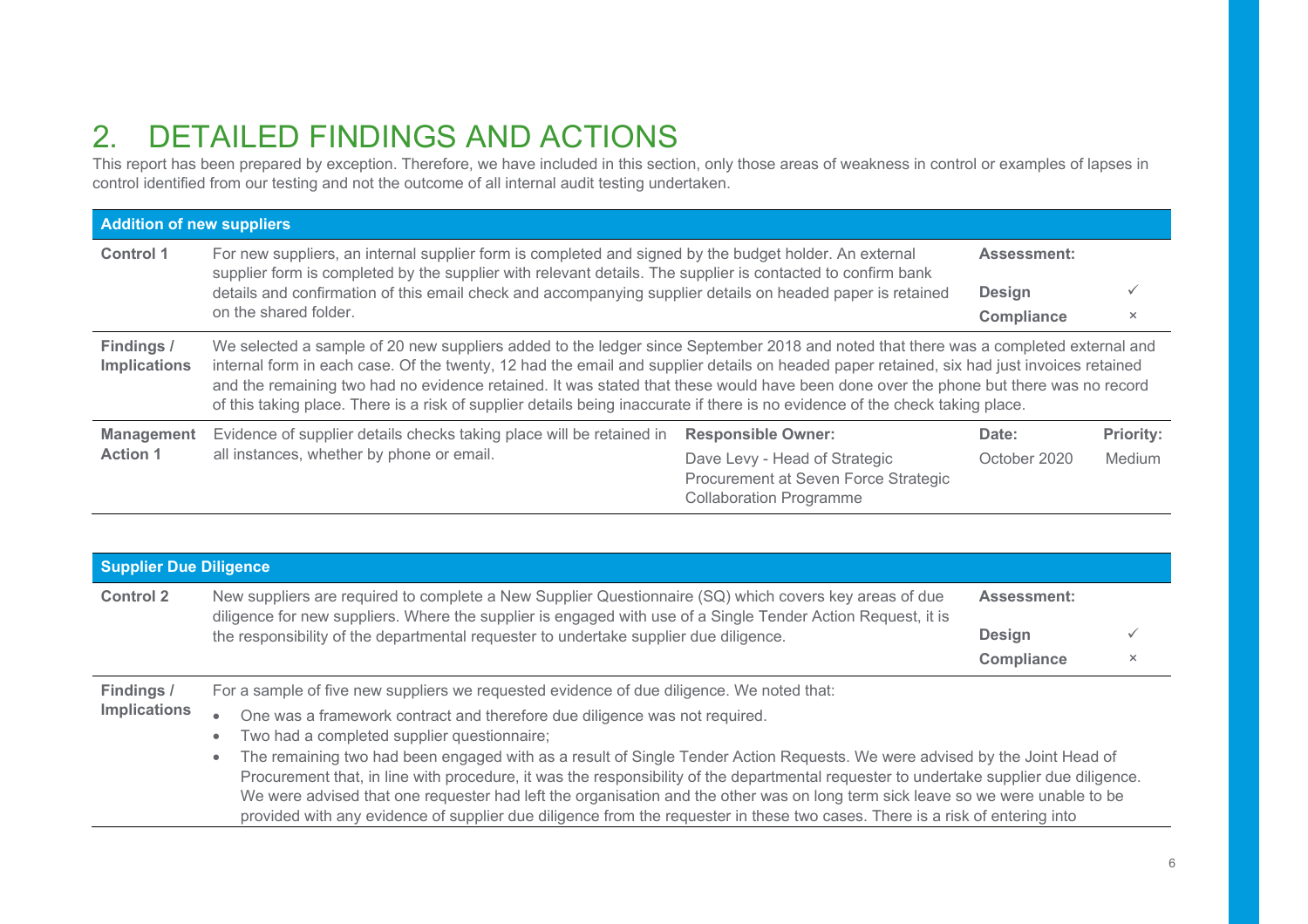|                                                                                                                                                                                                                                           | agreements with suppliers which may pose a risk to the organisation and may not have the required insurance, health and safety etc<br>requirements.                                                                                                                                                                                                                                                                                                                                                                                                                       |                                                                             |                       |                            |
|-------------------------------------------------------------------------------------------------------------------------------------------------------------------------------------------------------------------------------------------|---------------------------------------------------------------------------------------------------------------------------------------------------------------------------------------------------------------------------------------------------------------------------------------------------------------------------------------------------------------------------------------------------------------------------------------------------------------------------------------------------------------------------------------------------------------------------|-----------------------------------------------------------------------------|-----------------------|----------------------------|
| <b>Management</b>                                                                                                                                                                                                                         | For contracts entered into as a result of Single Tender Action                                                                                                                                                                                                                                                                                                                                                                                                                                                                                                            | <b>Responsible Owner:</b>                                                   | Date:                 | <b>Priority:</b>           |
| <b>Action 2</b>                                                                                                                                                                                                                           | Requests, supplier due diligence will be undertaken by the<br>Rex Clarke - Head of Governance &<br>requester and provided to the Procurement department to be<br>Standards<br>centrally retained.                                                                                                                                                                                                                                                                                                                                                                         | October 2020                                                                | Medium                |                            |
| <b>Quotation Process</b>                                                                                                                                                                                                                  |                                                                                                                                                                                                                                                                                                                                                                                                                                                                                                                                                                           |                                                                             |                       |                            |
| For goods and services with an annual spend between £5k and £25k, a minimum of 3 quotes are required to<br><b>Control 3</b><br>be sourced by the requestor. There is currently no oversight or dip sampling of this process undertaken by |                                                                                                                                                                                                                                                                                                                                                                                                                                                                                                                                                                           | <b>Assessment:</b>                                                          |                       |                            |
|                                                                                                                                                                                                                                           | Procurement.                                                                                                                                                                                                                                                                                                                                                                                                                                                                                                                                                              |                                                                             | <b>Design</b>         | $\times$                   |
|                                                                                                                                                                                                                                           |                                                                                                                                                                                                                                                                                                                                                                                                                                                                                                                                                                           |                                                                             | <b>Compliance</b>     | $\times$                   |
| Findings /<br><b>Implications</b>                                                                                                                                                                                                         | We confirmed through discussion with the Joint Acting Heads of Procurement that there is no oversight from the Procurement department<br>of quotes sought for purchases between £5k and £25k. Additionally, no dip sampling or regular review of compliance with this process<br>was taking place. The Governance and Standards Manager left the organisation prior to the audit and therefore was not available to<br>evidence his work.<br>We selected a sample of five purchases between £5k and £25k from the period September 2018 - September 2019 and attempted to |                                                                             |                       |                            |
|                                                                                                                                                                                                                                           | obtain evidence of three quotes.                                                                                                                                                                                                                                                                                                                                                                                                                                                                                                                                          |                                                                             |                       |                            |
|                                                                                                                                                                                                                                           | In one instance, evidence of three quotes was provided;<br>$\bullet$<br>In one instance, we were advised by the person who placed the order that no quotes had been sought prior to purchase;<br>$\bullet$<br>In one instance the person making the order was on annual leave and;<br>$\bullet$<br>in the remaining two instance no response was received from the person who placed the order.                                                                                                                                                                           |                                                                             |                       |                            |
|                                                                                                                                                                                                                                           | Without central oversight or a regular process of sampling of compliance with the quotation process, there is a risk that this process is not<br>being effectively carried out, which may impact the value for money achieved for purchases below £25k.                                                                                                                                                                                                                                                                                                                   |                                                                             |                       |                            |
| <b>Management</b><br><b>Action 3</b>                                                                                                                                                                                                      | Three quotations for purchases between £5k and £25k will be<br>saved centrally by individuals ordering goods/services and a<br>regular dip sample of compliance with this requirement will be<br>undertaken by Procurement.                                                                                                                                                                                                                                                                                                                                               | <b>Responsible Owner:</b><br>Rex Clarke - Head of Governance &<br>Standards | Date:<br>October 2020 | <b>Priority:</b><br>Medium |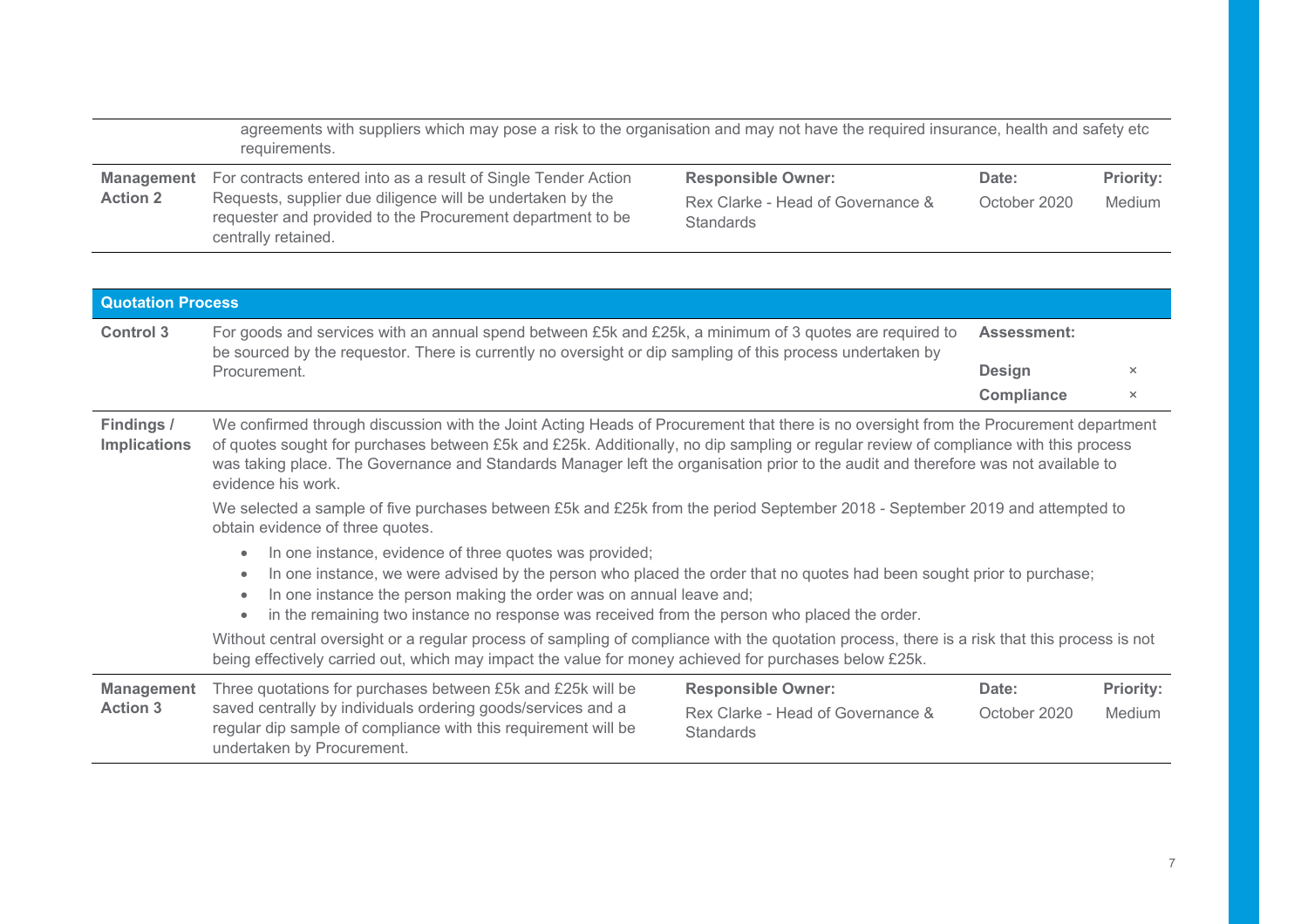| <b>Tender Register</b>            |                                                                                                                                                                                                                                                                                     |                               |                   |                  |
|-----------------------------------|-------------------------------------------------------------------------------------------------------------------------------------------------------------------------------------------------------------------------------------------------------------------------------------|-------------------------------|-------------------|------------------|
| Control 4                         | A tender register is maintained by the Procurement Team, documenting the stage at which each tender or<br><b>Assessment:</b><br>potential tender is at. This register is primarily used for oversight for people outside of the Procurement                                         |                               |                   |                  |
|                                   | function, as the Procurement team review the live e-procurement portal.                                                                                                                                                                                                             |                               | <b>Design</b>     |                  |
|                                   |                                                                                                                                                                                                                                                                                     |                               | <b>Compliance</b> | $\times$         |
| Findings /<br><b>Implications</b> | We confirmed that the Procurement team maintains a tender register which documents the stage at which each potential contract is at.<br>We selected a sample of five contracts from a list of contracts entered into in the current financial year and confirmed:                   |                               |                   |                  |
|                                   | In three instances the contract featured on the tender register and was assigned a status of award phase.<br>$\bullet$<br>In two instances, the contract did not feature on the tender register, implying that the tender register was not complete and up to<br>$\bullet$<br>date. |                               |                   |                  |
|                                   | There is a risk of the wider organisation not having oversight over the status of good and services to be tendered if there is not an up to<br>date and complete tender register in place.                                                                                          |                               |                   |                  |
| <b>Management</b>                 | <b>Responsible Owner:</b><br>The tender register will be updated on a regular basis to ensure it                                                                                                                                                                                    |                               | Date:             | <b>Priority:</b> |
| <b>Action 4</b>                   | is an accurate reflection of the status of each contract and<br>includes all relevant contracts. This will be achieved through the<br>regular review of payments made over the procurement threshold<br>and confirmation that they are recorded on the tender register.             | <b>Procurement Team Leads</b> | October 2020      | Low              |

### **Single Tender Action Requests (STAR)**

| <b>Control 5</b> | Where a direct award is required, the requestor fills out the Single Tender Action Request (STAR) form. This<br>is done for the following reasons:                                                                                                   |                                    |          |
|------------------|------------------------------------------------------------------------------------------------------------------------------------------------------------------------------------------------------------------------------------------------------|------------------------------------|----------|
|                  | Where it can be evidenced that only one supplier is able to carry out the work or service or to supply<br>$\bullet$                                                                                                                                  | <b>Design</b><br><b>Compliance</b> |          |
|                  | goods;                                                                                                                                                                                                                                               |                                    | $\times$ |
|                  | Extensions to existing contracts where there is a genuinely justifiable case to use an existing<br>$\bullet$<br>contractor/supplier to maintain continuity of supply and it is legal to do so;                                                       |                                    |          |
|                  | The contract has been classified as secret by a Chief Officer making the use of a particular contractor<br>$\bullet$<br>essential or a limited competition to a select list of contractors and the avoidance of advertising in the<br>public domain; |                                    |          |
|                  | The contract is required so urgently that competition is impracticable; e.g. an unforeseeable operational<br>$\bullet$<br>need arises.                                                                                                               |                                    |          |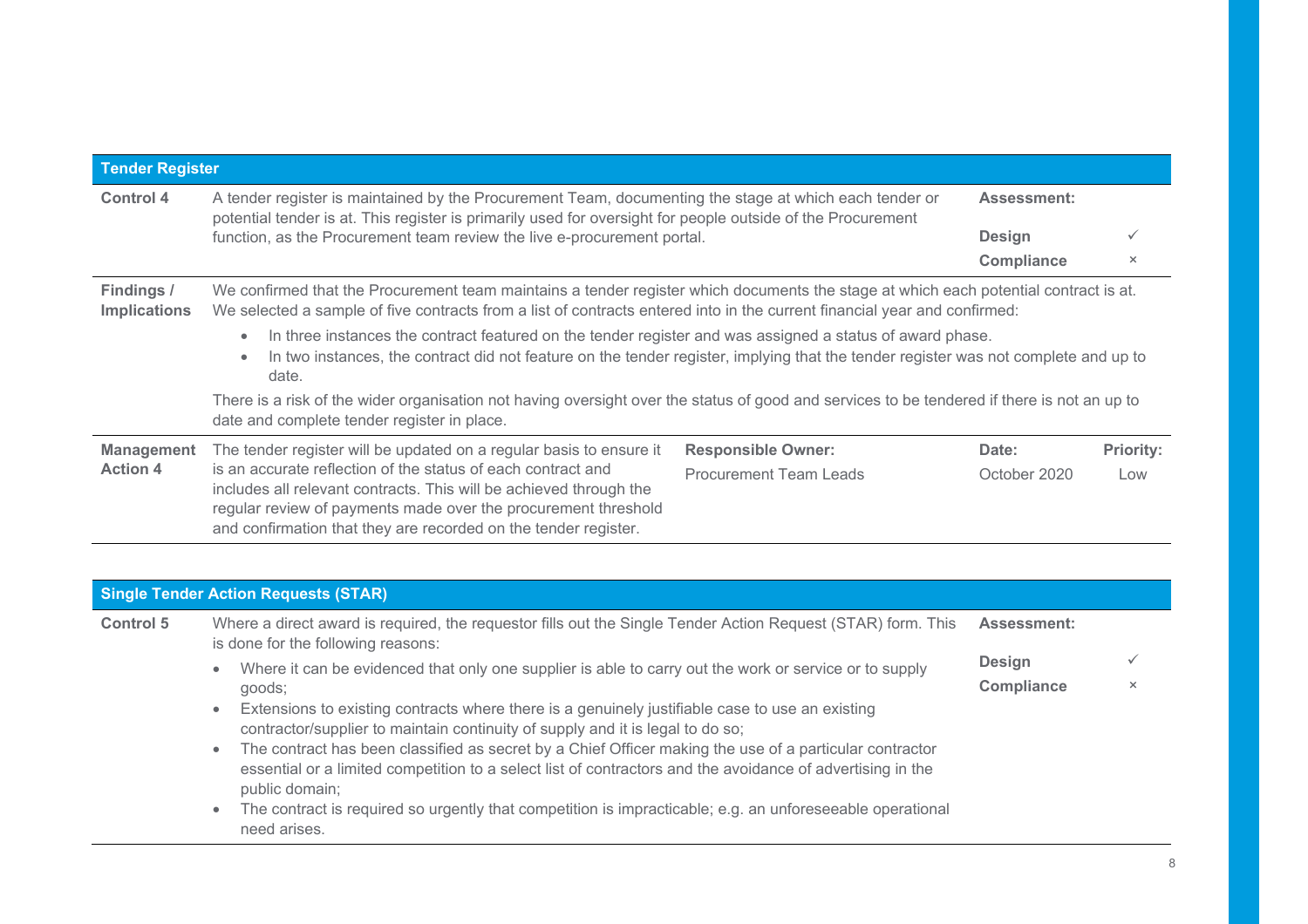|                                      | If the request involves hardware or software, the form will require approval from an ICT assessor.                                                                                                                                                                                                                                                                                                                                                                                                                                                                                                                                                                                                                                                                                    |                                                               |              |                  |  |
|--------------------------------------|---------------------------------------------------------------------------------------------------------------------------------------------------------------------------------------------------------------------------------------------------------------------------------------------------------------------------------------------------------------------------------------------------------------------------------------------------------------------------------------------------------------------------------------------------------------------------------------------------------------------------------------------------------------------------------------------------------------------------------------------------------------------------------------|---------------------------------------------------------------|--------------|------------------|--|
|                                      | If the request involves asset purchase and/or maintenance, the form will require approval from an Estates<br>assessor.                                                                                                                                                                                                                                                                                                                                                                                                                                                                                                                                                                                                                                                                |                                                               |              |                  |  |
|                                      | The risk assessment is then completed on the form by a representative of the Procurement Team and it is<br>signed to confirm that the Procurement Manager and Head of Procurement agree with the risk assessment.                                                                                                                                                                                                                                                                                                                                                                                                                                                                                                                                                                     |                                                               |              |                  |  |
|                                      | All STARs shall be reported to the Chief Constable's CFO. Any STARs up to £150k shall be approved by the<br>Chief Constable's CFO, STARs between £150k and £250k shall be approved by the Commissioner's CFO<br>and STARs above £250k shall be approved by the Chief Constable and Commissioner.                                                                                                                                                                                                                                                                                                                                                                                                                                                                                      |                                                               |              |                  |  |
| Findings /                           | We selected a sample of 20 contracts entered into as a result of STAR and noted that:                                                                                                                                                                                                                                                                                                                                                                                                                                                                                                                                                                                                                                                                                                 |                                                               |              |                  |  |
| <b>Implications</b>                  | each had been recorded within the STAR Register as having been submitted to the Director of Resources/Chief Finance Officer<br>(CFO) for oversight, satisfying the Financial Regulations.                                                                                                                                                                                                                                                                                                                                                                                                                                                                                                                                                                                             |                                                               |              |                  |  |
|                                      | in 17 instances a STAR form had been completed and retained, whilst in three instances the Procurement Department was<br>unable to provide evidence of a completed STAR form. All three of these had been deemed high risk with values of £32k, £30k<br>and £180k. We were advised by a Joint Head of Procurement that these related to grant funded contracts which were requested<br>by Cambridgeshire Police and Crime Commissioner and had been included incorrectly on the BCH Single Tender Action Request<br>Register. We were advised that the application of procurement processes to a grant funded contract was not the appropriate<br>method of processing. There is a risk of confusion if it is not clear whether a grant or procurement process applies to a contract. |                                                               |              |                  |  |
|                                      | In the 17 instances where a form had been completed:                                                                                                                                                                                                                                                                                                                                                                                                                                                                                                                                                                                                                                                                                                                                  |                                                               |              |                  |  |
|                                      | ICT and Estates assessments had been completed as appropriate with the exception of one instance;<br>$\bullet$<br>risk assessments had been completed by Procurement and each form had been approved by the Procurement Manager;<br>$\bullet$<br>seven risk assessments had not been approved by the Head of Procurement whilst the remaining ten had;<br>$\bullet$<br>six fell within the threshold for CFO approval and had been approved appropriately. The one contract that exceeded this and<br>$\bullet$<br>required approval from the Chief Constable and Commissioner as per the Financial Regulations had been approved incorrectly by<br>the CFO.                                                                                                                          |                                                               |              |                  |  |
|                                      | Where STAR forms are not appropriately completed, reviewed and authorised, there is a risk of a lack of relevant oversight and approval<br>of single tenders outside of the authority defined within the organisation's financial regulations.                                                                                                                                                                                                                                                                                                                                                                                                                                                                                                                                        |                                                               |              |                  |  |
|                                      |                                                                                                                                                                                                                                                                                                                                                                                                                                                                                                                                                                                                                                                                                                                                                                                       |                                                               |              |                  |  |
| <b>Management</b><br><b>Action 5</b> | The request for support document that needs to be completed by<br>all stakeholders for Procurement engagement will identify if it is a                                                                                                                                                                                                                                                                                                                                                                                                                                                                                                                                                                                                                                                | <b>Responsible Owner:</b><br>Jade More - Joint acting Head of | Date:        | <b>Priority:</b> |  |
|                                      | grant or a procurement process and the relevant processes will<br>apply.                                                                                                                                                                                                                                                                                                                                                                                                                                                                                                                                                                                                                                                                                                              | Procurement                                                   | October 2020 | Medium           |  |
|                                      | A direct award will not be made unless there is an appropriately<br>authorised Single Tender Action Request (STAR) form in place.                                                                                                                                                                                                                                                                                                                                                                                                                                                                                                                                                                                                                                                     |                                                               |              |                  |  |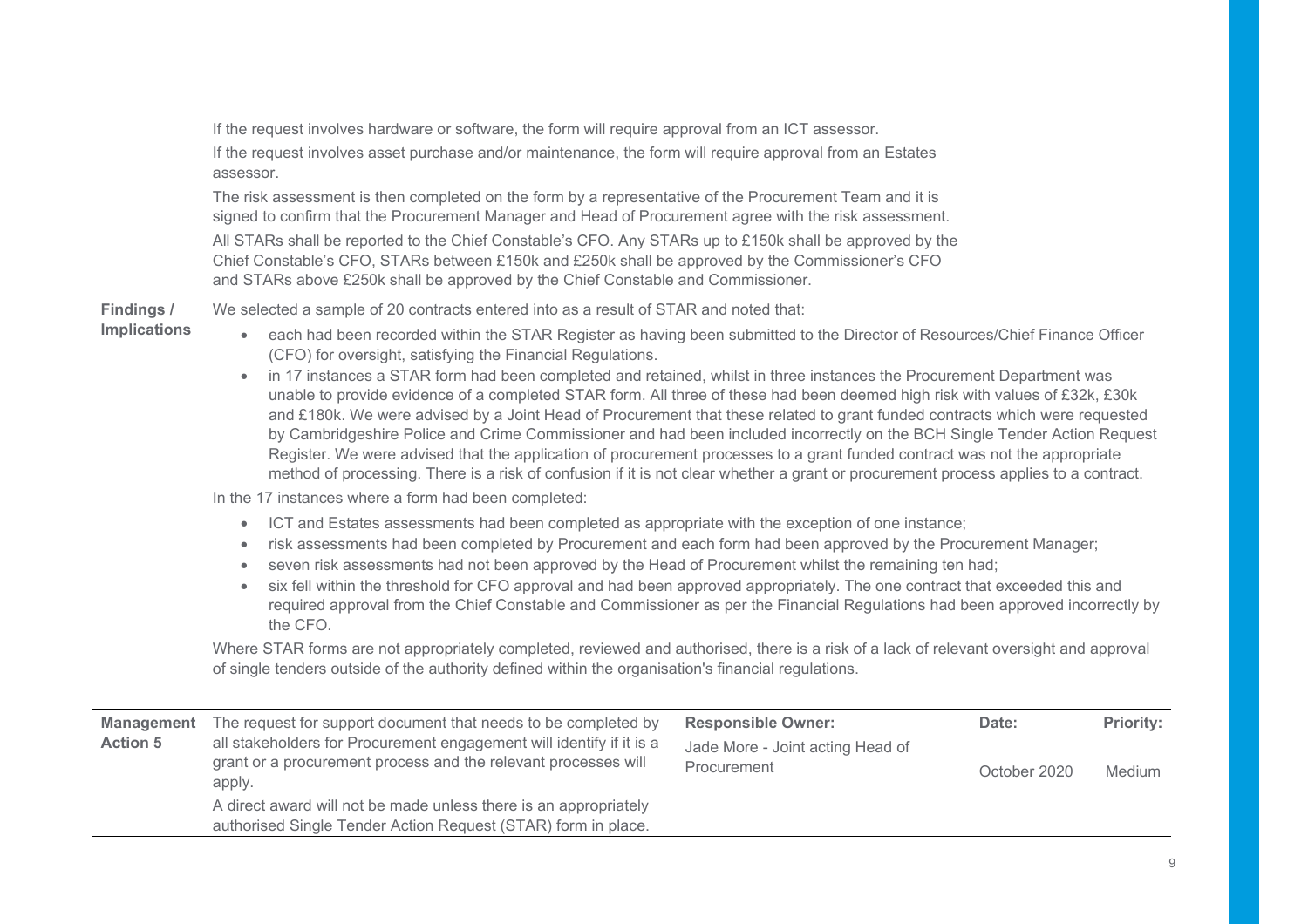The financial limits on the STAR form will be updated to reflect the financial regulations. All STAR forms will be checked for the completion of all relevant areas prior to processing. This will include a check of the final approval of the form in line with the BCH Combined Financial Regulations.

|                                   | <b>Planning and Contract Pipeline</b>                                                                                                                                                                                                                                                                                                                                               |                                                 |                    |                  |  |
|-----------------------------------|-------------------------------------------------------------------------------------------------------------------------------------------------------------------------------------------------------------------------------------------------------------------------------------------------------------------------------------------------------------------------------------|-------------------------------------------------|--------------------|------------------|--|
| <b>Control 6</b>                  | The pipeline for the Procurement team does not include historic STARs that would require tendering once<br>the STAR expires.                                                                                                                                                                                                                                                        |                                                 | <b>Assessment:</b> |                  |  |
|                                   |                                                                                                                                                                                                                                                                                                                                                                                     |                                                 | <b>Design</b>      | $\times$         |  |
|                                   |                                                                                                                                                                                                                                                                                                                                                                                     |                                                 | <b>Compliance</b>  | $\times$         |  |
| Findings /<br><b>Implications</b> | We noted that the STAR form stated, 'Failure to take action on a contract placement or renewal within appropriate policy timescales does<br>not constitute grounds for a STAR.' Despite this, five of approved STARs in our sample of 20 above related to the inadequate planning of<br>contract renewals which required the extension of contracts to maintain a required service. |                                                 |                    |                  |  |
|                                   | We noted that the pipeline planning document for the Procurement team does not include historic STARs that would require tendering<br>once the STAR expires and this may be a risk area where work is not planned ahead to ensure tendering processes can be planned in<br>advance.                                                                                                 |                                                 |                    |                  |  |
|                                   | There is a risk if these are not planned ahead to ensure tendering processes can be conducted within a reasonable time the number of<br>STARs will increase.                                                                                                                                                                                                                        |                                                 |                    |                  |  |
| <b>Management</b>                 | The Procurement department will add Single Tender Actions to                                                                                                                                                                                                                                                                                                                        | <b>Responsible Owner:</b>                       | Date:              | <b>Priority:</b> |  |
| <b>Action 6</b>                   | the pipeline and will ensure that relevant departments are liaised<br>with in advance of contract expiry to ensure that contract<br>tendering can be planned appropriately.                                                                                                                                                                                                         | Jade More - Joint acting Head of<br>Procurement | September<br>2020  | Medium           |  |

| <b>Contract Monitoring</b> |                                                                                                                                                                                                                    |                    |          |
|----------------------------|--------------------------------------------------------------------------------------------------------------------------------------------------------------------------------------------------------------------|--------------------|----------|
| <b>Control 7</b>           | As part of tenders and agreed contracts, contract performance management requirements will be agreed.<br>The requirement for the undertaking of contract management rests with budget holders, with the support of | <b>Assessment:</b> |          |
|                            | Procurement.                                                                                                                                                                                                       | Design             |          |
|                            |                                                                                                                                                                                                                    | <b>Compliance</b>  | $\times$ |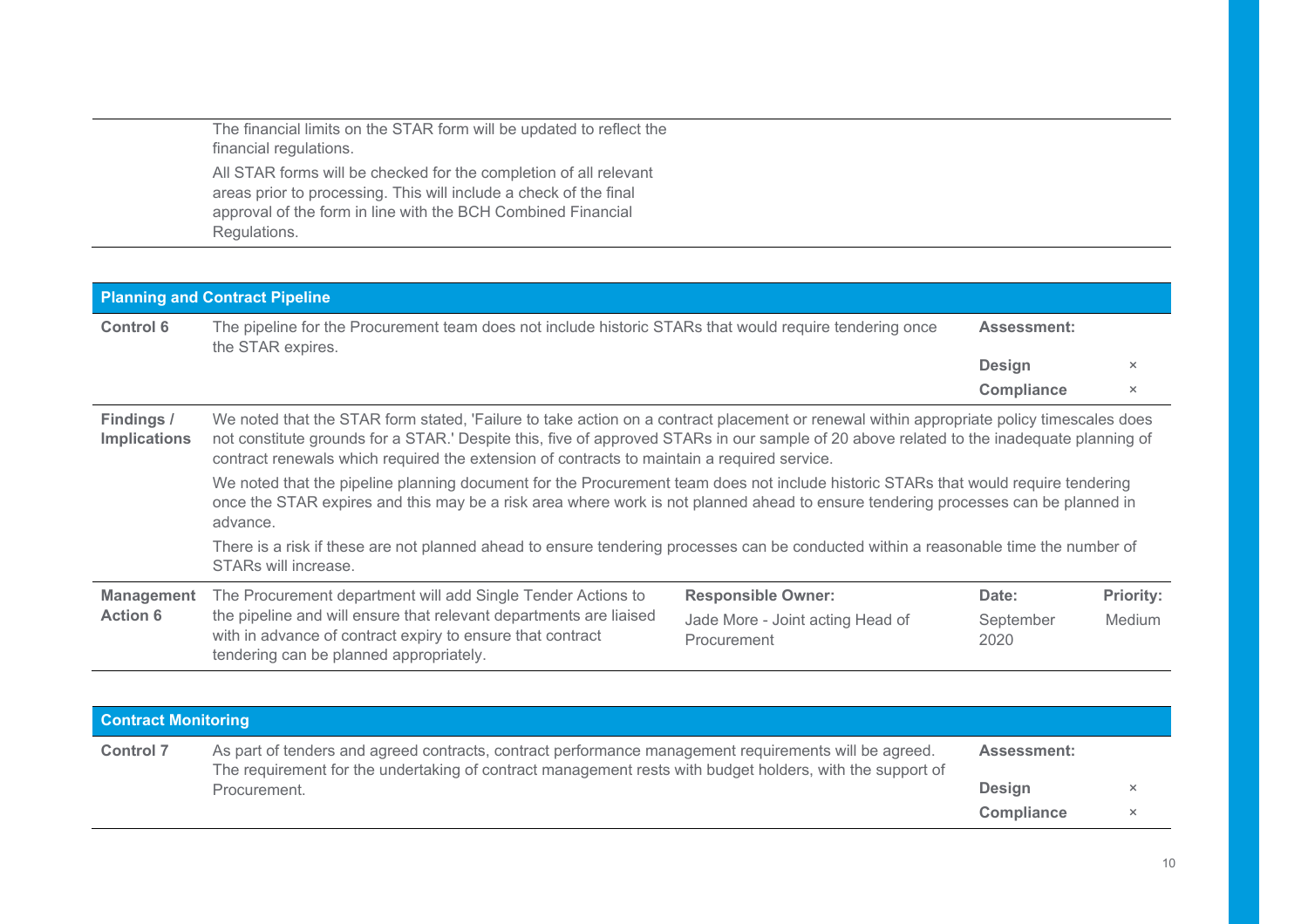|                                   | Contract management responsibilities are communicated to stakeholders upon engagement with the<br>procurement team. There is no review of compliance with defined contract management processes<br>undertaken by Procurement.                                                                                                                                                                                                                                                                                                                                                                                                                                                                                                                                                                                                               |                                             |              |                  |
|-----------------------------------|---------------------------------------------------------------------------------------------------------------------------------------------------------------------------------------------------------------------------------------------------------------------------------------------------------------------------------------------------------------------------------------------------------------------------------------------------------------------------------------------------------------------------------------------------------------------------------------------------------------------------------------------------------------------------------------------------------------------------------------------------------------------------------------------------------------------------------------------|---------------------------------------------|--------------|------------------|
| Findings /<br><b>Implications</b> | Our review of the 'Tender Process Responsibilities' document, which is communicated to stakeholders upon engagement with<br>Procurement found that it included the requirement for performance management criteria/key performance indicators to be developed and<br>for these to be managed and reviewed post-award. We did note, however, that this did not cover the handover process for when<br>stakeholders may change mid-way through a contract to ensure they are fully aware of their responsibilities. We also found that there was<br>no review of compliance against contract management processes undertaken by Procurement.<br>In the absence of contract management compliance reviews and an appropriate handover process for changes in contract leads there is a<br>risk of contracts not being appropriately monitored. |                                             |              |                  |
| <b>Management</b>                 | A handover process for the change of key contract leads mid-way                                                                                                                                                                                                                                                                                                                                                                                                                                                                                                                                                                                                                                                                                                                                                                             | <b>Responsible Owner:</b>                   | Date:        | <b>Priority:</b> |
| <b>Action 7</b>                   | through contracts will be put in place. Dip sampling of compliance<br>with contract management processes by operational leads will be<br>undertaken by Procurement.                                                                                                                                                                                                                                                                                                                                                                                                                                                                                                                                                                                                                                                                         | Gary Smith - Head of Commercial<br>Delivery | October 2020 | Medium           |

| <b>Payments</b>     |                                                                                                                                                                                                                                                                                                                                                                                                                                           |  |  |
|---------------------|-------------------------------------------------------------------------------------------------------------------------------------------------------------------------------------------------------------------------------------------------------------------------------------------------------------------------------------------------------------------------------------------------------------------------------------------|--|--|
| <b>Control 8</b>    | Purchases under £25k are approved via the organisation's finance system, with approval by the budget<br><b>Assessment:</b><br>holder in line with the authorised signatories list for each organisation.                                                                                                                                                                                                                                  |  |  |
|                     | <b>Design</b><br>Purchases over £25k are approved by Procurement and the budget holder.                                                                                                                                                                                                                                                                                                                                                   |  |  |
|                     | <b>Compliance</b><br>$\times$<br>For Hertfordshire, Purchase Orders are approved directly through the system based on user approval limits.                                                                                                                                                                                                                                                                                               |  |  |
|                     | For Cambridgeshire and Bedfordshire, the finance teams receive PO request forms and process these on<br>behalf of the approver.                                                                                                                                                                                                                                                                                                           |  |  |
| Findings /          | We selected a sample of 20 purchases from September 2018 to September 2019 and found that:                                                                                                                                                                                                                                                                                                                                                |  |  |
| <b>Implications</b> | two, with values of £23k and £71k (one for Cambridgeshire and one for Bedfordshire) were approved outside of approval limits<br>$\bullet$<br>documented within authorised signatory lists. These had been received through request forms which suggests they were not<br>checked against the signatory list before being processed.<br>the remaining 18 were approved appropriately in line with documented approval limits.<br>$\bullet$ |  |  |
|                     | There is a risk of payments being approved inappropriately outside of agreed authority limits.                                                                                                                                                                                                                                                                                                                                            |  |  |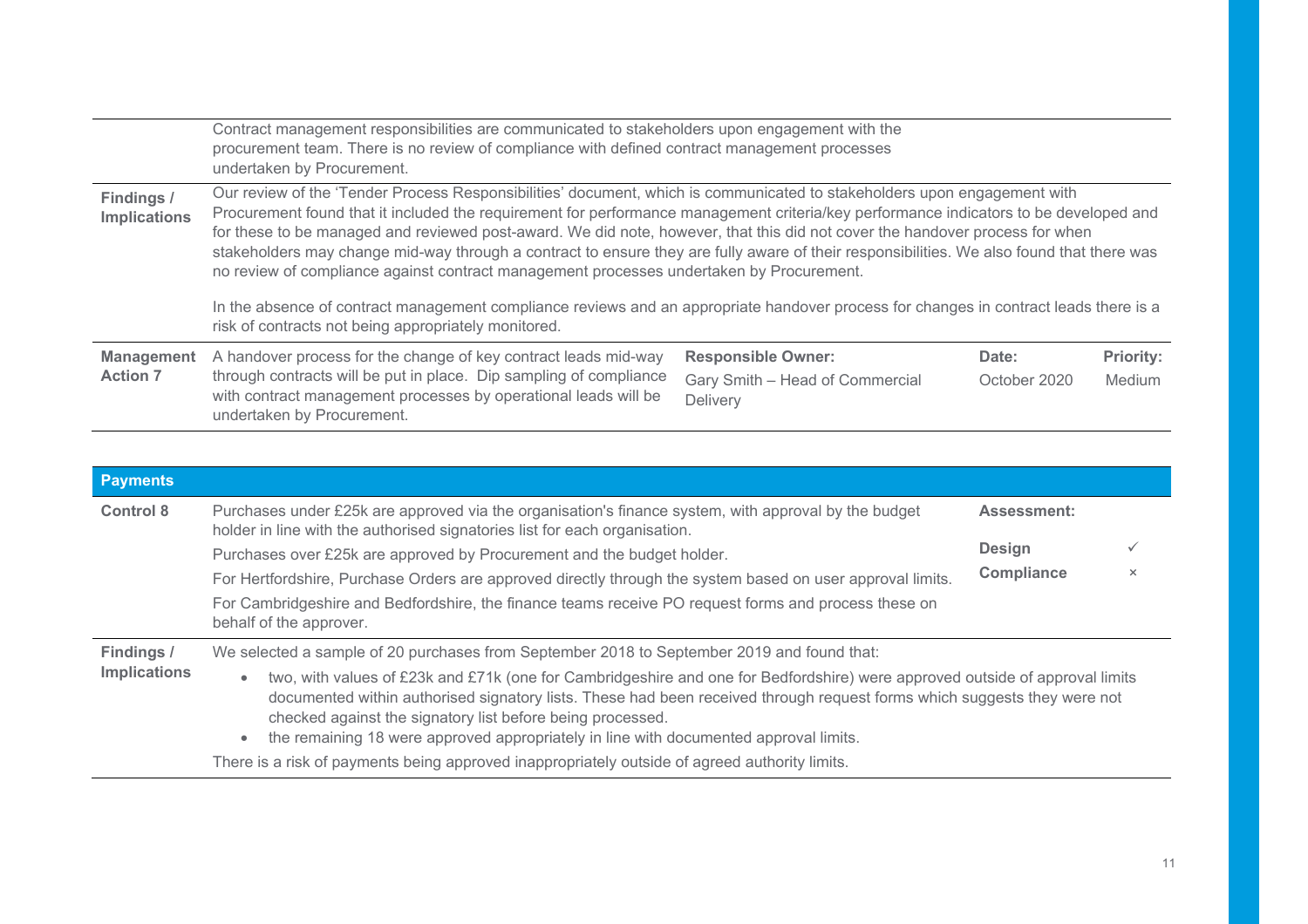| Management      | Those processing purchase orders for Bedfordshire and                                                                                          | <b>Responsible Owner:</b>                                                           | Date:            | <b>Priority:</b> |
|-----------------|------------------------------------------------------------------------------------------------------------------------------------------------|-------------------------------------------------------------------------------------|------------------|------------------|
| <b>Action 8</b> | Cambridgeshire will ensure there is a check of the approver<br>undertaken against the authorised signatory list before these are<br>processed. | Jon Lee & Phil Wells - Chief Finance<br>Officers (Cambridgeshire &<br>Bedfordshire) | <b>July 2020</b> | <b>High</b>      |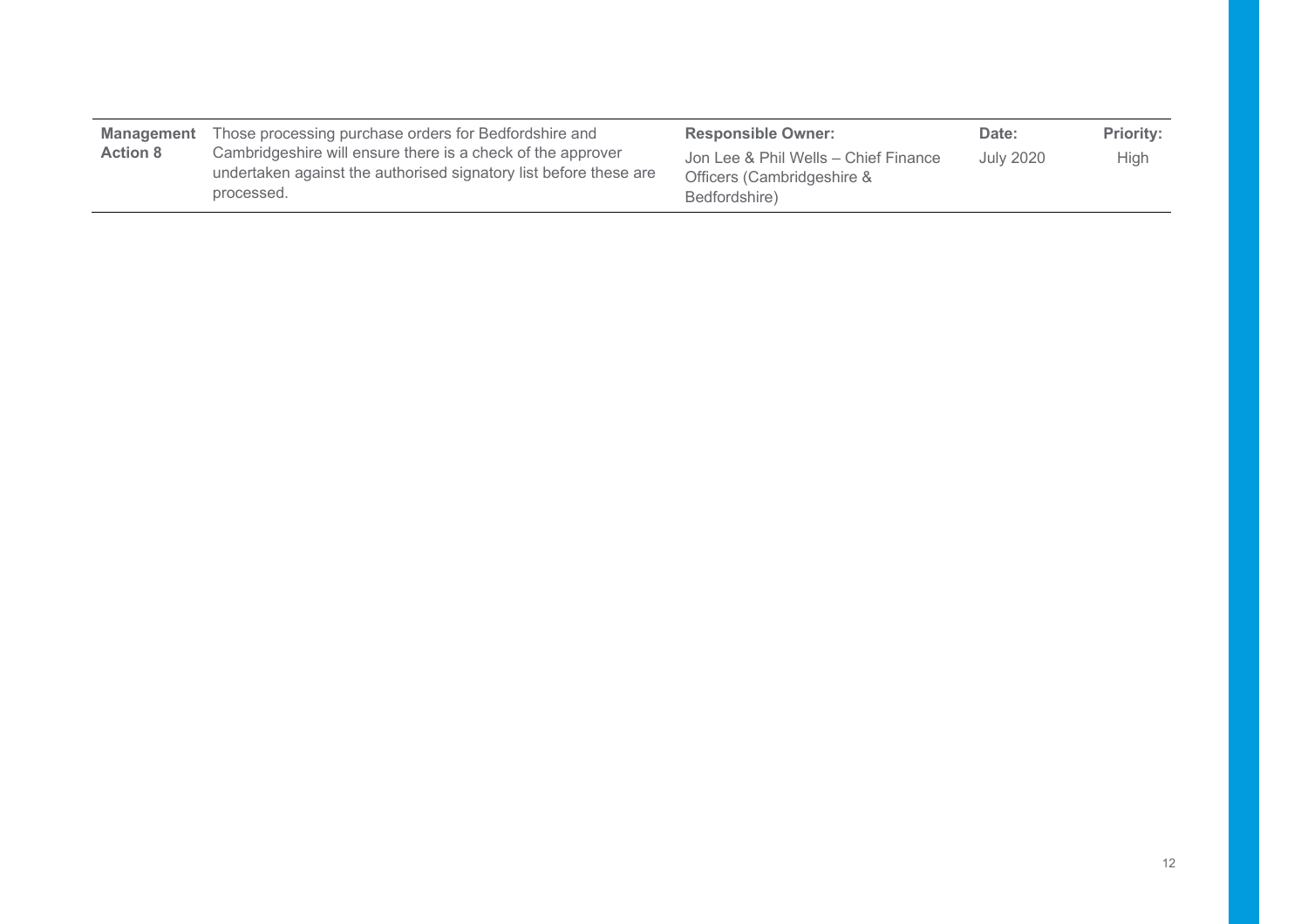## APPENDIX A: TENDER PROCESS RESPONSIBILITIES

| <b>Stage</b>                | <b>Customer's Responsibilities</b>                                                                                                                                                                                                                                                                                                                                                                             | <b>Procurement/ Contracts Section's Responsibilities</b>                                                                                                                                                                                                             |
|-----------------------------|----------------------------------------------------------------------------------------------------------------------------------------------------------------------------------------------------------------------------------------------------------------------------------------------------------------------------------------------------------------------------------------------------------------|----------------------------------------------------------------------------------------------------------------------------------------------------------------------------------------------------------------------------------------------------------------------|
|                             | <b>Ownership of the Contract and Tender Process</b>                                                                                                                                                                                                                                                                                                                                                            |                                                                                                                                                                                                                                                                      |
|                             | <b>Identify Need</b>                                                                                                                                                                                                                                                                                                                                                                                           |                                                                                                                                                                                                                                                                      |
| Preliminary                 | Identify Whole-life Contract Value                                                                                                                                                                                                                                                                                                                                                                             |                                                                                                                                                                                                                                                                      |
|                             | Develop Proposed/Current Operation Flow- Chart including Administration<br>Procedures/Requirements<br>Market Research<br><b>Options Appraisal</b><br><b>Risk Assessment</b><br><b>Business Case</b><br><b>Obtain Funding Approval</b><br>Review Current Contract (if applicable)<br>Exit Strategy from existing Contract<br>Transition to, and mobilisation of new Contract<br>Complete Contract Approval Form | Provide advice and professional support on tendering process<br>options, Procurement Directives and TUPE (Transfer of<br>Undertakings (Protection of Employment)) compliance<br>Assist with Market engagement when applicable<br>Assign Procurement Officer/ Manager |
| <b>Specification</b>        | Develop Specification/<br><b>Statement of Requirement</b>                                                                                                                                                                                                                                                                                                                                                      |                                                                                                                                                                                                                                                                      |
|                             | Develop Performance Management Criteria (Key Performance Indicators)                                                                                                                                                                                                                                                                                                                                           |                                                                                                                                                                                                                                                                      |
| Performance                 | Set Price Control criteria<br>(indices to be used)                                                                                                                                                                                                                                                                                                                                                             |                                                                                                                                                                                                                                                                      |
| <b>Terms and Conditions</b> | Review Standard Terms and Conditions and propose specific requirements Select and advise on appropriate Terms and Conditions for<br>where appropriate                                                                                                                                                                                                                                                          | customer to review                                                                                                                                                                                                                                                   |
| <b>Tender Timetable</b>     | Agree and work within framework providing timely responses when required                                                                                                                                                                                                                                                                                                                                       | Propose and agree timetable once tender documentation has<br>been completed and agreed                                                                                                                                                                               |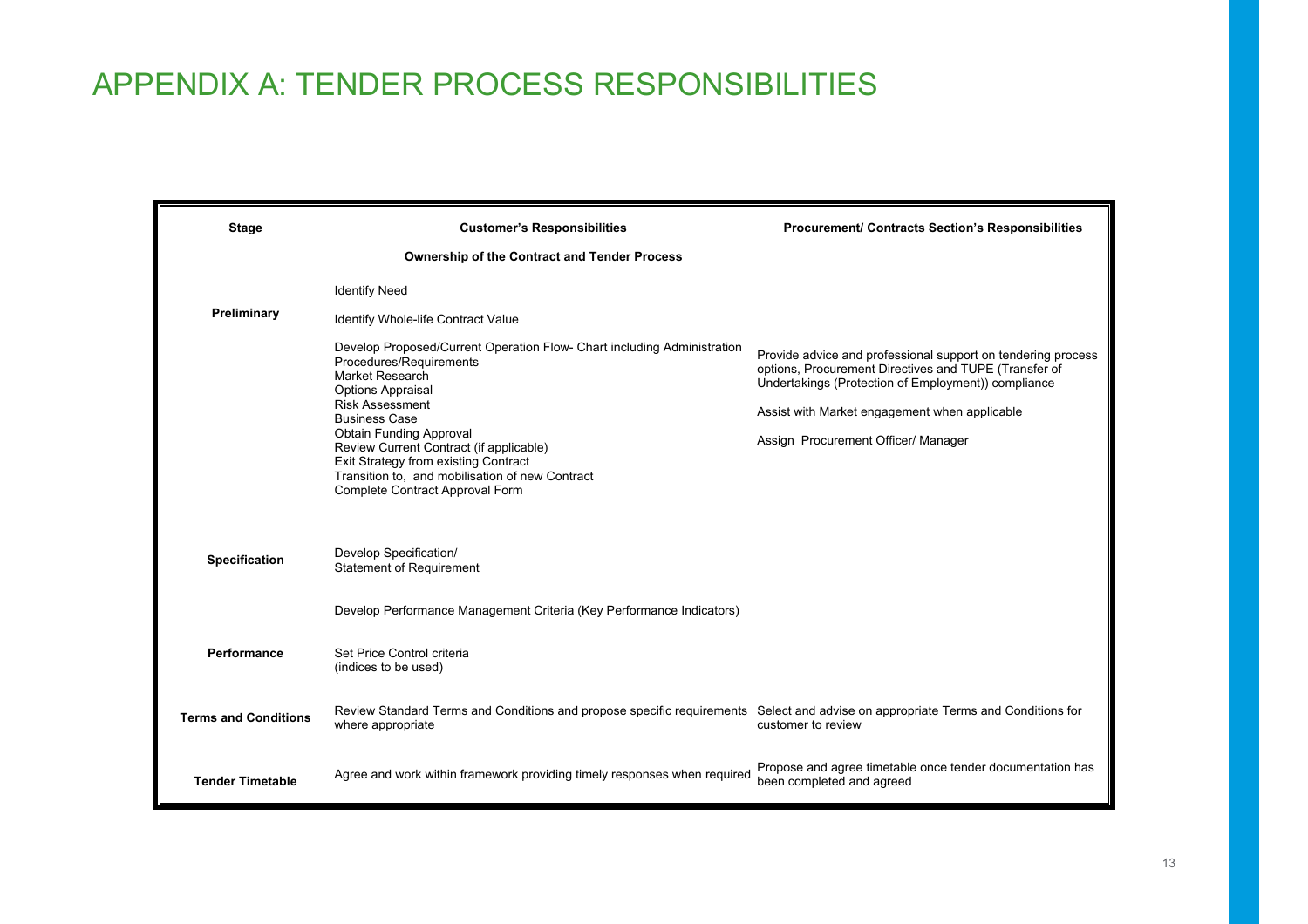| <b>Tender Process</b> |                                                                                                                          | Project manage the process                                                                           |  |  |  |
|-----------------------|--------------------------------------------------------------------------------------------------------------------------|------------------------------------------------------------------------------------------------------|--|--|--|
|                       | Draft advertisement, where appropriate                                                                                   | Ensure compliance with Procurement and Contract Procedures                                           |  |  |  |
|                       |                                                                                                                          | Publish advertisement via EU Supply<br><b>E-Tendering Portal</b>                                     |  |  |  |
| <b>Tender</b>         | Develop criteria<br>Evaluation methodology<br>Provide clarification when requested                                       | Collate tender documentation                                                                         |  |  |  |
|                       |                                                                                                                          | Despatch tenders and receive bids via EU Supply E-Tendering<br>Portal                                |  |  |  |
|                       | <b>Tender Evaluation Model</b>                                                                                           | Advise and recommend options                                                                         |  |  |  |
|                       | Provide clarification when requested                                                                                     | Receive and respond to requests for clarification in a timely<br>manner - within 6 days from receipt |  |  |  |
|                       | Provide agenda, facilities, technical information and resource to develop<br>tenders that meet operational requirements. | Organise and manage/ chair mid-tender meetings (where<br>appropriate)                                |  |  |  |
|                       | Assemble Tender Evaluation Board<br>Follow set procedures to evaluate Tenders                                            | Advise on procedure to be followed                                                                   |  |  |  |
|                       |                                                                                                                          | Provide Tender Evaluation Packs                                                                      |  |  |  |
|                       |                                                                                                                          | Manage/Chair Post-Tender communications, where appropriate                                           |  |  |  |
|                       |                                                                                                                          |                                                                                                      |  |  |  |
| <b>Contract Award</b> |                                                                                                                          | Submit report to relevant Persons for approval to Award                                              |  |  |  |
|                       |                                                                                                                          | Award Contract to Best Value Bid                                                                     |  |  |  |
|                       |                                                                                                                          | Advise unsuccessful bidders                                                                          |  |  |  |
|                       |                                                                                                                          | Post Award Notice via Eu Supply E-Tendering Portal                                                   |  |  |  |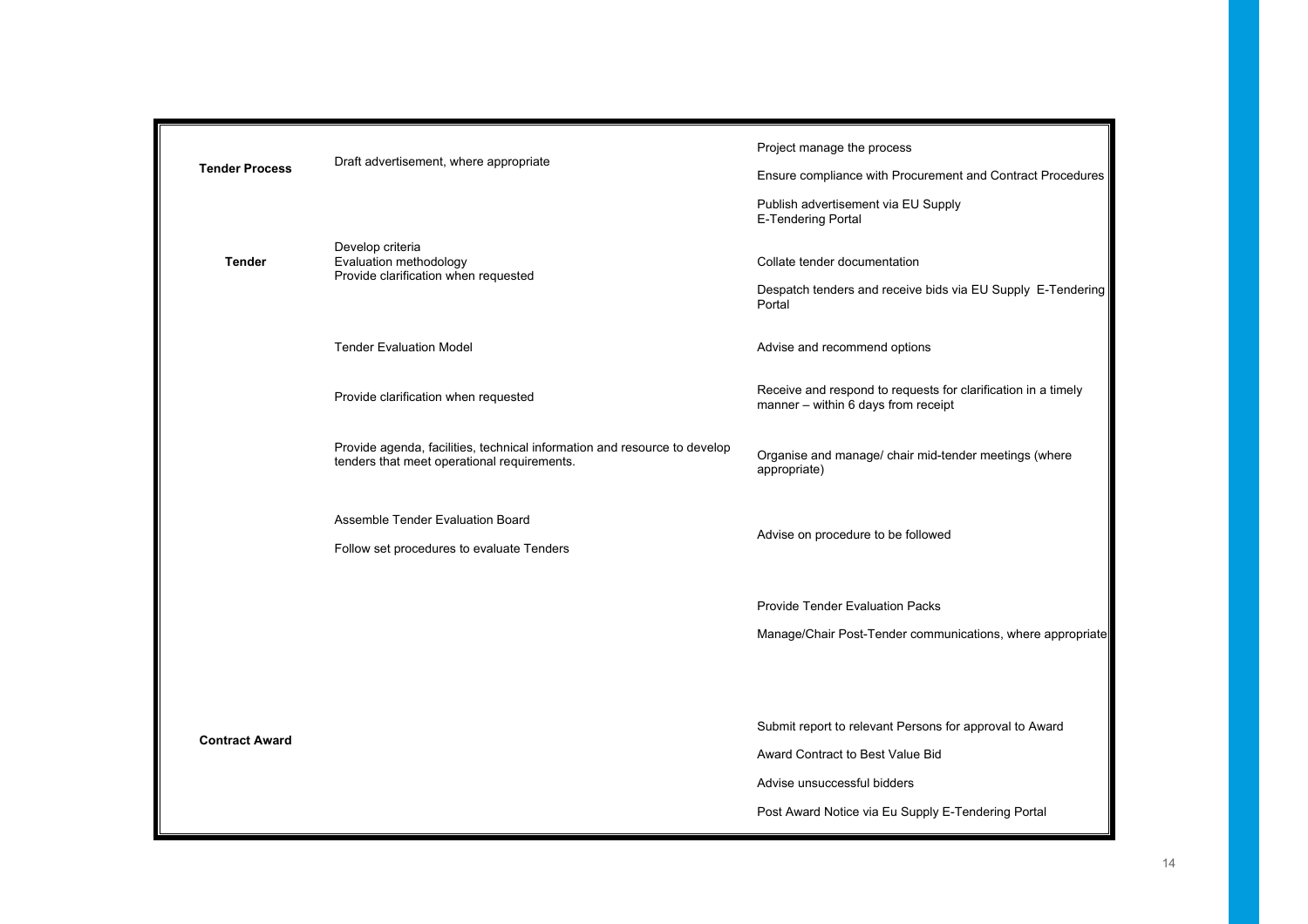|                       | Provide debriefing information and attend debriefing meetings when<br>requested                                                                     | Manage debriefing process                                                                                                       |
|-----------------------|-----------------------------------------------------------------------------------------------------------------------------------------------------|---------------------------------------------------------------------------------------------------------------------------------|
|                       |                                                                                                                                                     | <b>Publish Award Notice</b>                                                                                                     |
| <b>Process Review</b> | Participate in the review                                                                                                                           | Review the overall process and documentation to identify future<br>improvements                                                 |
| <b>Post Award</b>     | Manage performance in accordance with criteria set out in the Contract                                                                              |                                                                                                                                 |
|                       | Where annual Price Reviews are included in the Contract maintain<br>appropriate indices data and advise Contracts in good time before the<br>Review | Manage the price review Negotiations ensuring compliance with<br>the Contract and issuing a Variation to Contract at conclusion |
|                       | Advise Procurement of changes to Contract requirements to allow<br>Variations to be issued                                                          | Issue Variations in accordance with Contract subject to<br>appropriate approval                                                 |
|                       | Advise Procurement of re-tendering requirements at least 12-months<br>before Contract end date                                                      |                                                                                                                                 |
|                       | Carry out an end of Contract review                                                                                                                 |                                                                                                                                 |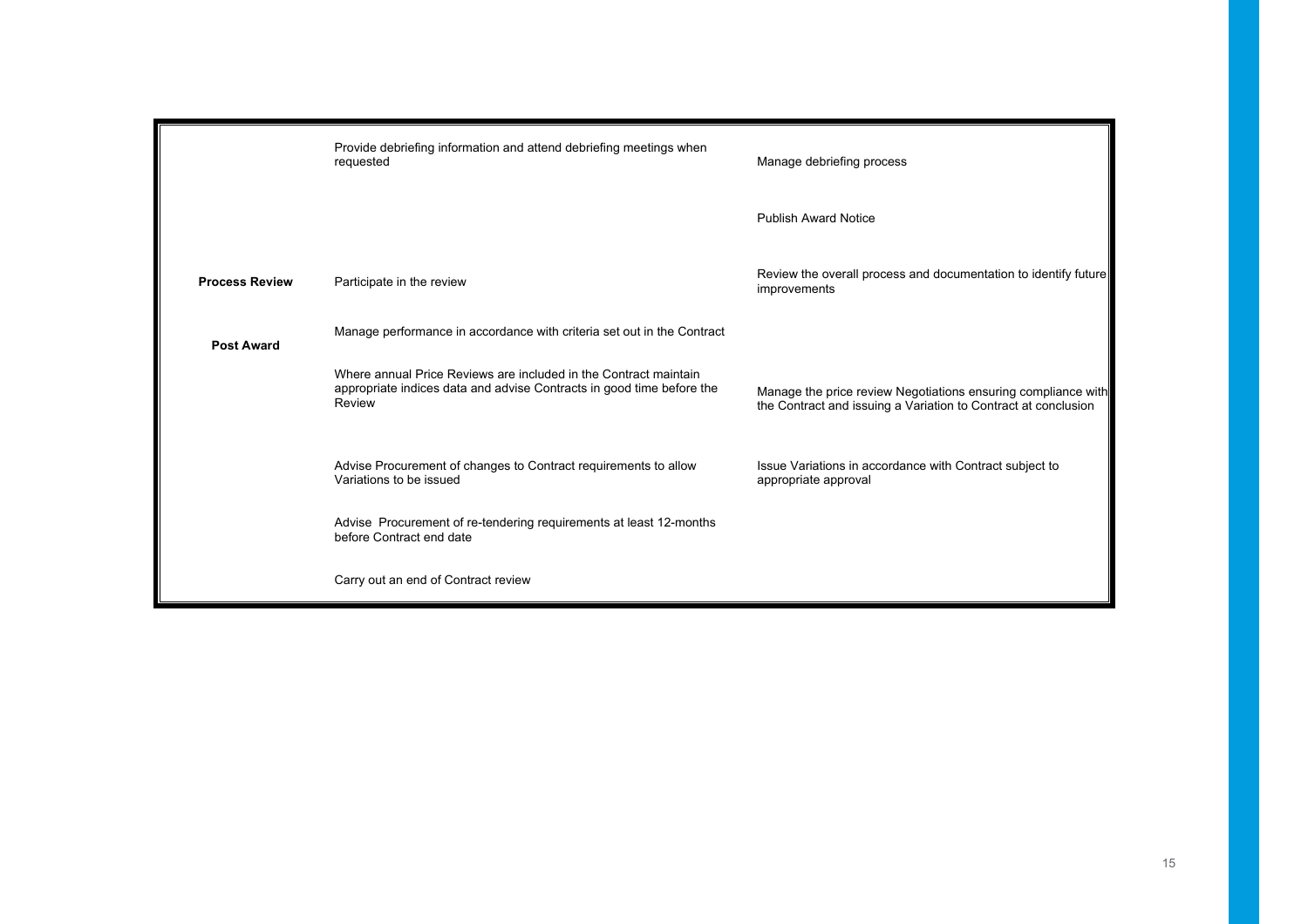# APPENDIX B: CATEGORISATION OF FINDINGS

## Categorisation of internal audit findings **Priority Definition**  Low There is scope for enhancing control or improving efficiency and quality. Medium Timely management attention is necessary. This is an internal control risk management issue that could lead to: Financial losses which could affect the effective function of a department, loss of controls or process being audited or possible reputational damage, negative publicity in local or regional media. High Immediate management attention is necessary. This is a serious internal control or risk management issue that may lead to: Substantial losses, violation of corporate strategies, policies or values, reputational damage, negative publicity in national or international media or adverse regulatory impact, such as loss of operating licences or material fines.

The following table highlights the number and categories of management actions made as a result of this audit.

| <b>Area</b>  | <b>Control</b>           |  | <b>Non</b>                          |     | <b>Agreed actions</b> |             |  |
|--------------|--------------------------|--|-------------------------------------|-----|-----------------------|-------------|--|
|              | design not<br>effective* |  | <b>Compliance</b><br>with controls* | Low | <b>Medium</b>         | <b>High</b> |  |
| Procurement  |                          |  | 3 (11) 5 (11) 1 6                   |     |                       |             |  |
| <b>Total</b> |                          |  |                                     |     | 6.                    |             |  |

\* Shows the number of controls not adequately designed or not complied with. The number in brackets represents the total number of controls reviewed in this area.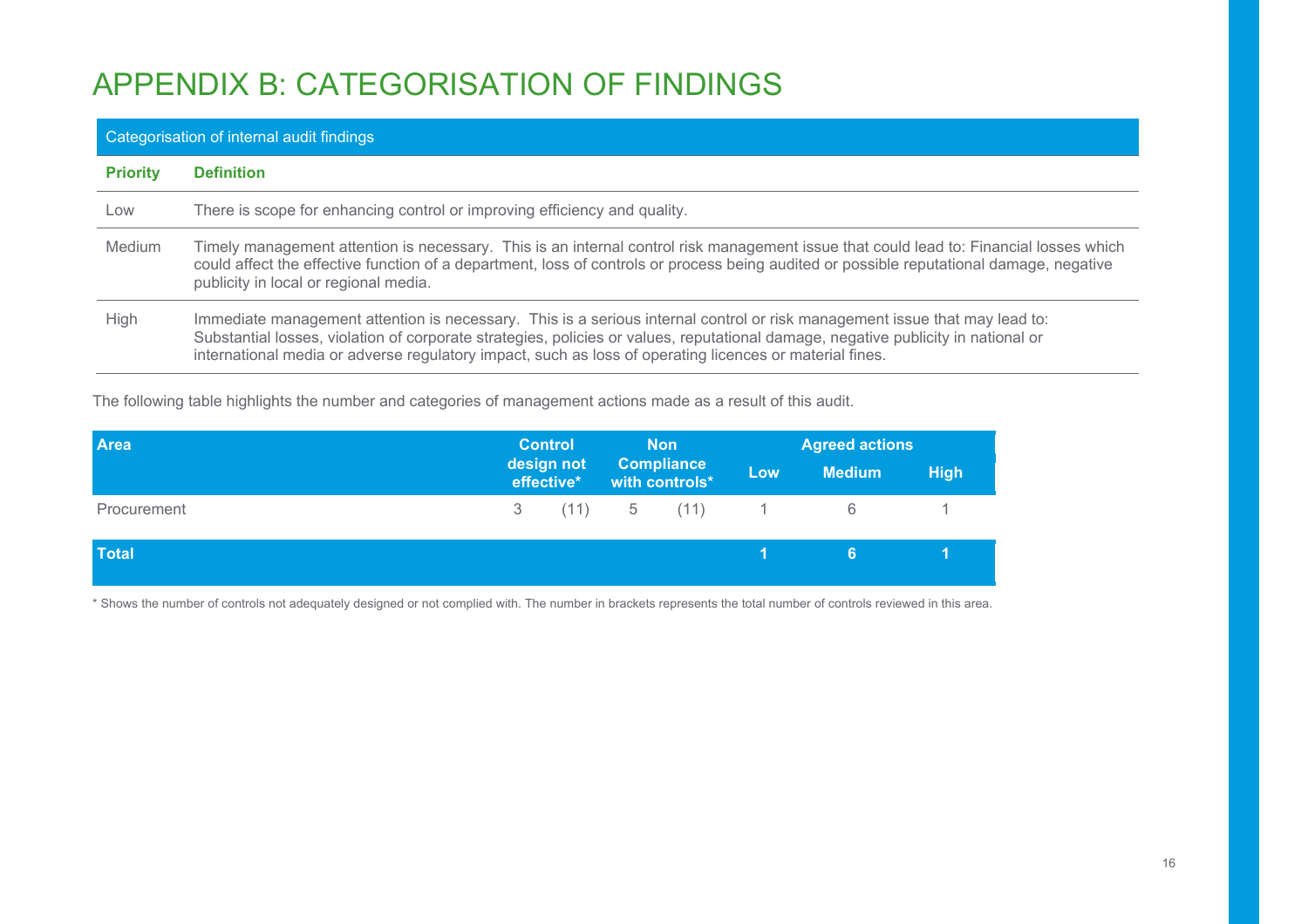## APPENDIX C: SCOPE

### The scope below is a copy of the original document issued.

### **Scope of the review**

The scope was planned to provide assurance on the controls and mitigations in place relating to the following risks:

#### **Objective of the risk under review**

To ensure tri-force procurement activities are operating business as usual during the implementation of the new 7 force collaborated procurement service.

**When planning the audit the following areas for consideration and limitations were agreed:** 

This will be a compliance review against the BCH financial regulations to give assurance that services continue to operate against those requirements and will include:

- Review of internal procedures within the procurement department, to ensure they give adequate guidance to all BCH staff on the day to day activities and systems and are aligned to the financial regulations.
- Establishment, maintenance and management of a combined approved supplier list including the creation of new suppliers. This will include the due diligence checks and approvals undertaken as part of the process.
- Financial limits for quotations / tenders for each of the Forces are clear and complied with including retention of evidence to support the completed procurement process and decisions made.
- Management of tender processes including maintenance of tender register and record of quotes;
- Evaluation and reporting of tenders and the use of (STA's) Single Tender Actions.
- Management of contracts ensuring goods and services are supplied and performance is maintained as agreed.
- Payment authorisation.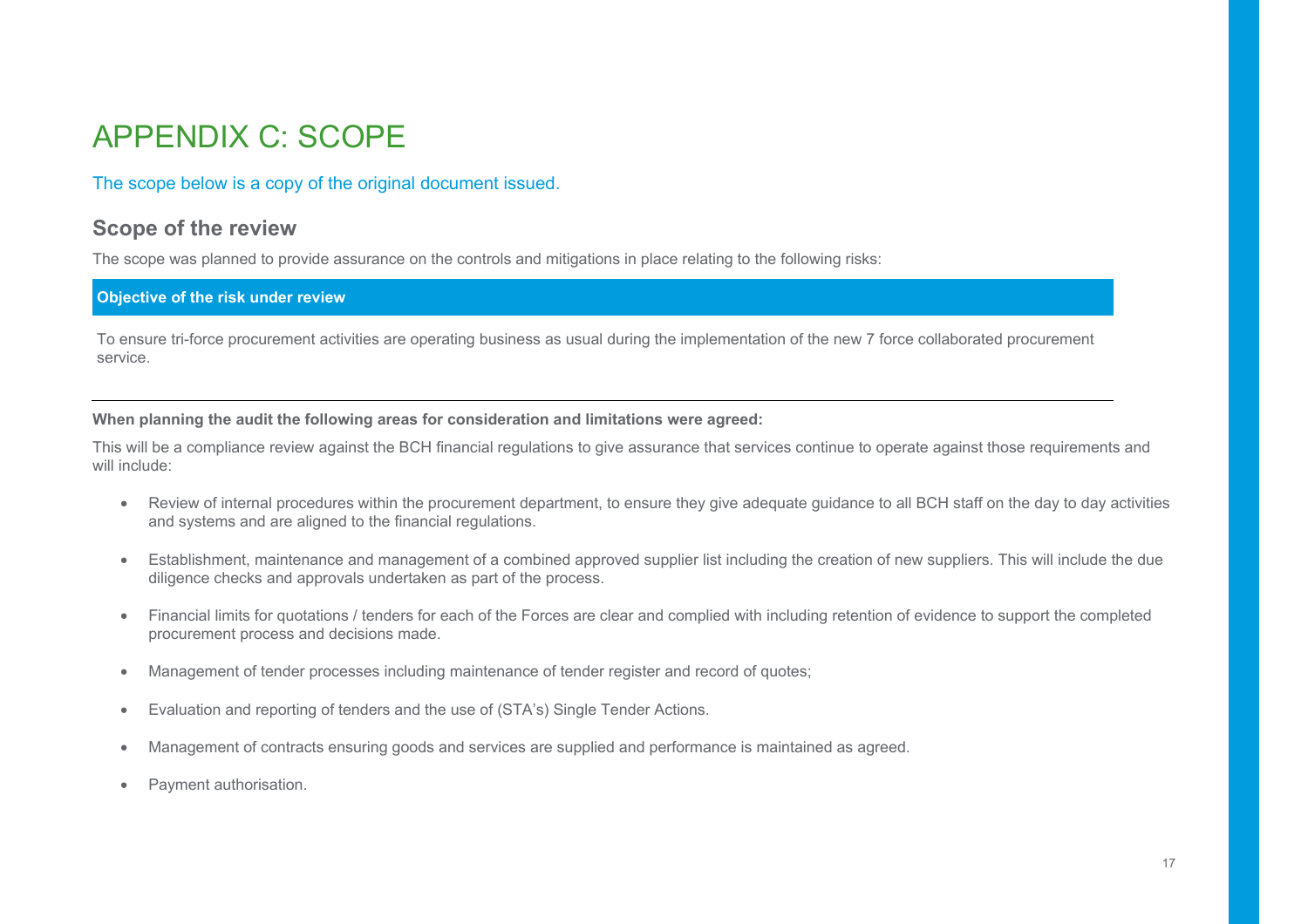#### **Limitations to the scope of the audit assignment:**

- Testing will be limited to the review of tr-force procedures and processes in place and compliance with the BCH financial regulations.
- Will not include any arrangements implemented or being implemented towards the establishment of a seven force service, this includes seven force governance structures and personnel structure.
- We will not provide an opinion on the specification defined.
- Testing will be completed on a sample basis from transactions within the current financial year across Cambridgeshire, Bedfordshire and Hertfordshire Police Forces only.
- We have not included changes to supplier details as these are completed within the individual Forces.
- Our work will not provide an opinion on the appropriateness of contracts entered into or if value for money will be achieved.

Our work does not provide absolute assurance that material errors, loss or fraud do not exist.

| <b>Debrief held</b><br><b>Draft report issued</b><br><b>Revised draft report</b><br><b>issued</b> | 20 September 2019<br>15 October 2019<br>5 December 2019<br>17 April 2020 | <b>Internal audit Contacts</b> | Daniel Harris, Head of Internal Audit<br>Daniel.Harris@rsmuk.com<br>+44 1908 687915                                                                         |
|---------------------------------------------------------------------------------------------------|--------------------------------------------------------------------------|--------------------------------|-------------------------------------------------------------------------------------------------------------------------------------------------------------|
| <b>Responses received</b>                                                                         | 21 April 2020                                                            |                                | <b>Suzanne Rowlett, Senior Manager</b><br>Suzanne.Rowlett@rsmuk.com<br>+44 7720 508148                                                                      |
| <b>Final report issued</b>                                                                        | 21 April 2020                                                            | <b>Client sponsor</b>          | Niki Howard - Chief Finance Officer (Constabulary)                                                                                                          |
|                                                                                                   |                                                                          | <b>Distribution</b>            | Niki Howard - Chief Finance Officer (Constabulary)<br>Jade More - Joint acting Head of Procurement<br>Emma-Louise Savine – Joint acting Head of Procurement |